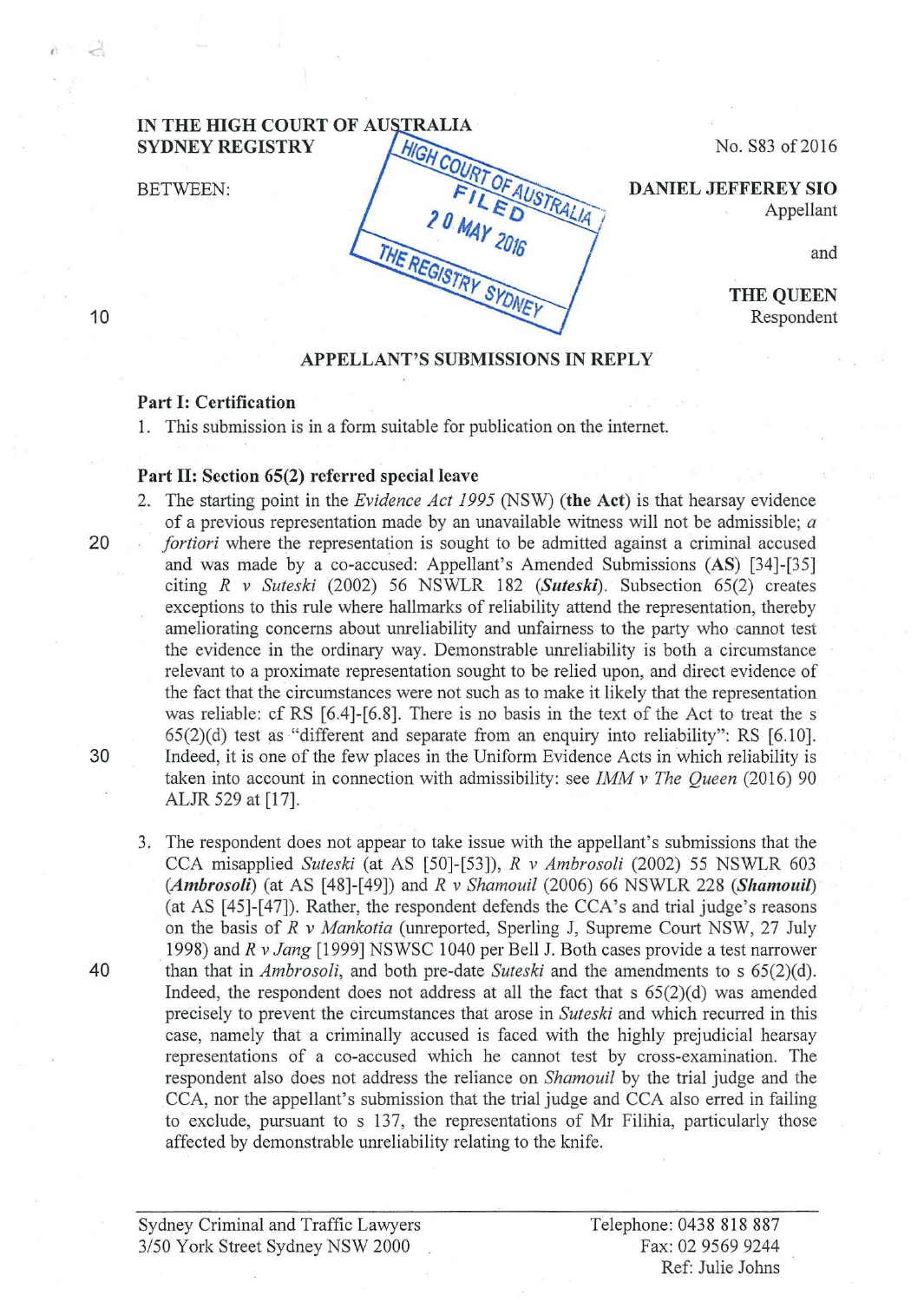- 4. The appellant does not submit that the s 65(2) tests are or should require final determinations of reliability: cf RS [6.13]. However, where such determinations are plainly available, they can bear directly on whether the circumstances are such that it was likely the representations were reliable. A party need not prove that a representation is unreliable to argue against its admissibility under  $s$  65(2)(d). However, a determination that the representation was unreliable renders superfluous an artificially divorced assessment of the circumstances for the purposes of determining likely reliability. Where such determination can be made *prima facie,* such as in the present case where unreliability is demonstrable, there is no reason in the text of the 10 Act, nor any reason of pragmatic concern, to prevent such a determination from resulting in or at least contributing to a finding on admissibility under  $s$  65(2)(d).
- 5. There is certainly no basis in the text of  $s$  65(2)(d) to read "circumstances" as restricted only to circumstances *other than* those which directly disprove reliability: cfRS [6.10]. Yet this is the effect of the respondent's submissions, and of the judgments of the CCA and trial judge. If regard is truly not to be had to anything other than the actual temporal and physical circumstances in which the representations were made, then no regard should be had to the representations themselves nor external factors which suggest they were reliable. (On this view, the demeanor of the maker might also be 20 excluded, not being circumstances *in which* the representation was made.) However, the respondent (as did the trial judge and the CCA to varying degrees) relied upon:
	- a. The "truthful" identification of the driver (apart from his name), being his dark skin, part Aboriginal identity, mobile phone number and identification of the car (RS [6.23]; the last of which Mr Filihia could readily have surmised the police were aware of from captured CCTV footage);
- b. That the driver was the man who gave him the knife (RS [6.24]; this of course is squarely in issue and so reliance upon it to demonstrate reliability effectively reverses the burden of proof; indeed, this is precisely the sort of "reliability" 30 argument that might legitimately be excluded from an assessment of whether the circumstances are such that the representation is likely to be reliable, as it depends upon a finding of disputed fact in issue in the case);
	- c. Explanations for various inconsistencies in Mr Filihia's account, including that his account should not be taken too literally (RS [6.27]), or explaining inconsistencies by positing explanations Mr Filihia did not proffer himself and that were contrary to his account. For example, that he may have discussed the robbery with the appellant before he got into the car (RS [6.28]);
- d. The fact that Mr Filihia said that he was intending to rob the brothel but also intended to pay for sex was not "indicative of likely unreliability" as he may have 40 "thought to take the opportunity to have sex and then rob the brothel" or else "asked to see the girls so as not to aggravate the manager" (RS [6.29]). (This incidentally reverses the test and the onus by asking whether the evidence establishes "likely unreliability" rather than likely reliability. This is not an insignificant slip of language, and the error is repeated at RS [6.24] (set out at (b.) above) and at RS [6.36] where the respondent submits that the "relatively minor lies" in Mr Filihia's account provide no basis to "exclude all of Mr Filihia's responses". It is not for the party opposing the tender to establish "likely unreliability", it is for the tendering party to establish likely reliability);
- e. That Mr Filihia's answers appeared "forthcoming" and not "rehearsed or thought 50 through" (RS [6.32]; notwithstanding the untruthful answers and omissions);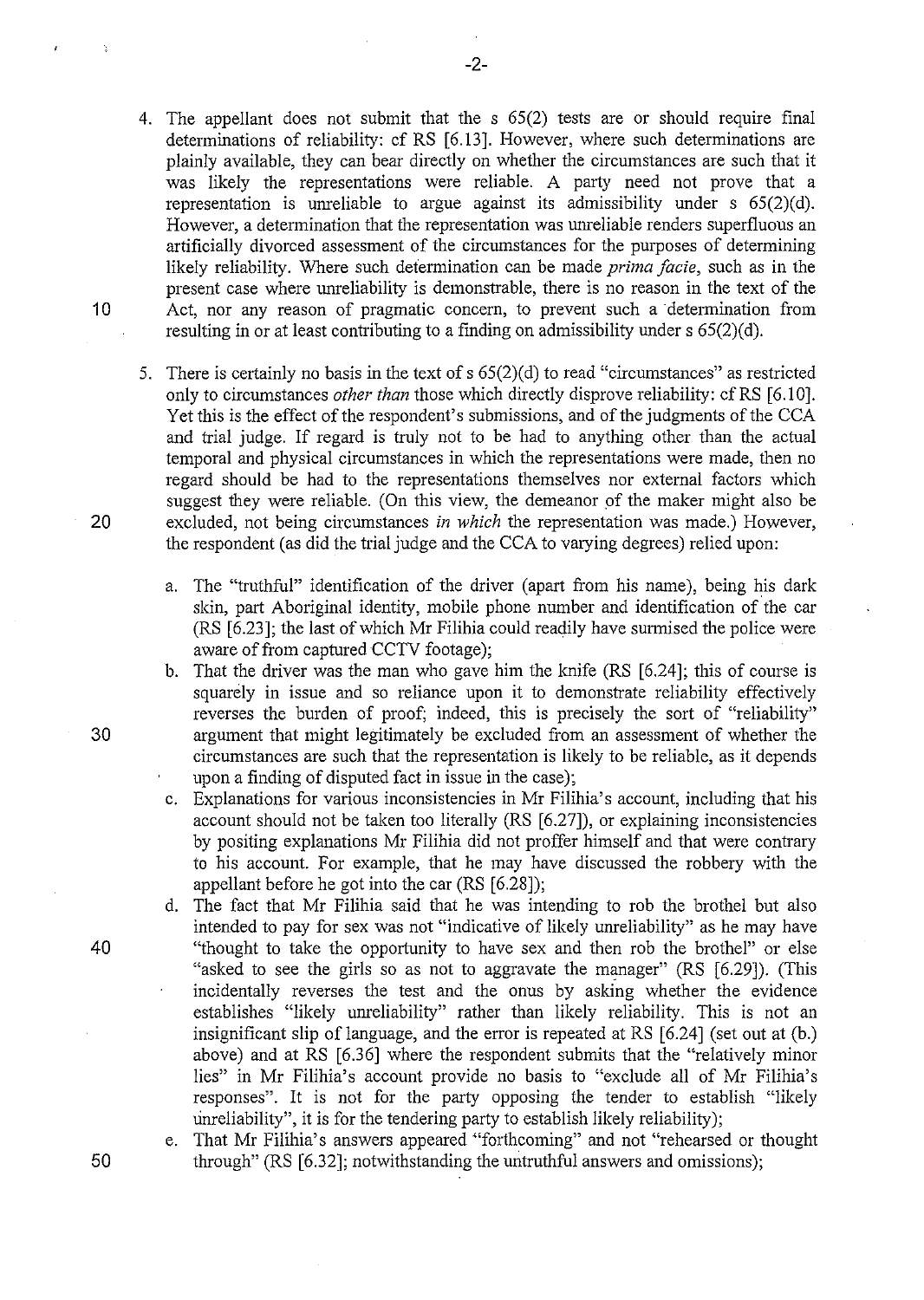- f. That the evidence was said to establish "that Mr Filihia's account was in fact reliable" (RS [6.33]); and
- g. That Mr Filihia did not attempt to shift blame, admitted at all times that he alone stabbed the deceased and said it was supposed to be a robbery in which no one got hurt (RS [6.51]).
- 6. Setting aside the respective difficulties identified within the list immediately above, according to the respondent's own construction of s 65(2) these factors should have been excluded from consideration as being external to the circumstances of the making 10 of the representation. Once all such external factors are removed (whether they favour reliability or not), all that is left as to the "circumstances" is the fact that a eo-accused, whom the trial judge held was no longer affected by the \$600 worth of ice he had earlier ingested, had been caught red-handed and was giving his account to police: RS [6.31]-[6.32]. No amount of apparent forthrightness or regret in his demeanor (assuming these fall within the narrow meaning of "circumstances") can overcome the inherent and overwhelming unreliability of representations in such circumstances. Thus it must be recognised that the respondent's (and CCA's and trial judge's) approach in practice is not that matters other than the immediate, temporal and physical circumstances cannot be taken into account; rather it is that external matters which tend 20 to suggest *unreliability* cannot be taken into account. This may be the result of a misapplication of the principles in *Shamouil,* causing the Crown case in relation to reliability to be taken "at its highest". This is not the statutory task.
- 7. If the appellant's construction is not accepted, if the respondent is correct in his narrow interpretation of "circumstances", and if it is correct that the "circumstances" in this case were such that the representations were likely reliable, it is difficult to conceive of any circumstances in which representations against interest would not be held to make reliability likely. In other words, on the respondent's construction, s  $65(2)(d)(ii)$ , introduced following *Suteski,* appears not to have any practical work to do. One might 30 ask, rhetorically, what "circumstances" suggestive of unreliability would look like, if not a red-handed eo-accused in police custody?
- 8. The respondent appears (implicitly) to accept that it is not conect to categorise a series of interviews and statements (or even a single interview or statement) as a single representation: RS [6.46]-[6.47], [6.50]. The respondent focuses on the extent to which the circumstances might have differed between representations within an ERISP or statement. If "circumstances" are to be understood so narrowly, then the same circumstances indicative of unreliability do persist in respect of all of the representations· made by Mr Filihia during his ERISPs and statements: cf RS [6.38]. 40 However, if "circumstances" is not construed so narrowly, such that the matters the respondent relied upon to demonstrate reliability (at [ 4] above), and matters of a similar kind relied upon by the appellant, are to be taken into account, then, contrary to RS [6.38]-[6.49], the relevant "circumstances" of the making of the representations do vary from representation to representation within the ERISPs and statements in this case.
- 9. Differences exist between the content of individual representations, as well as the manner in which they are expressed. For example, different circumstances subsist when Mr Filihia is referring to or omitting the involvement of a eo-offender, compared to when he is referring to facts or information only capable of inculpating himself. 50 Although self-serving statements are capable of being against interest for the purposes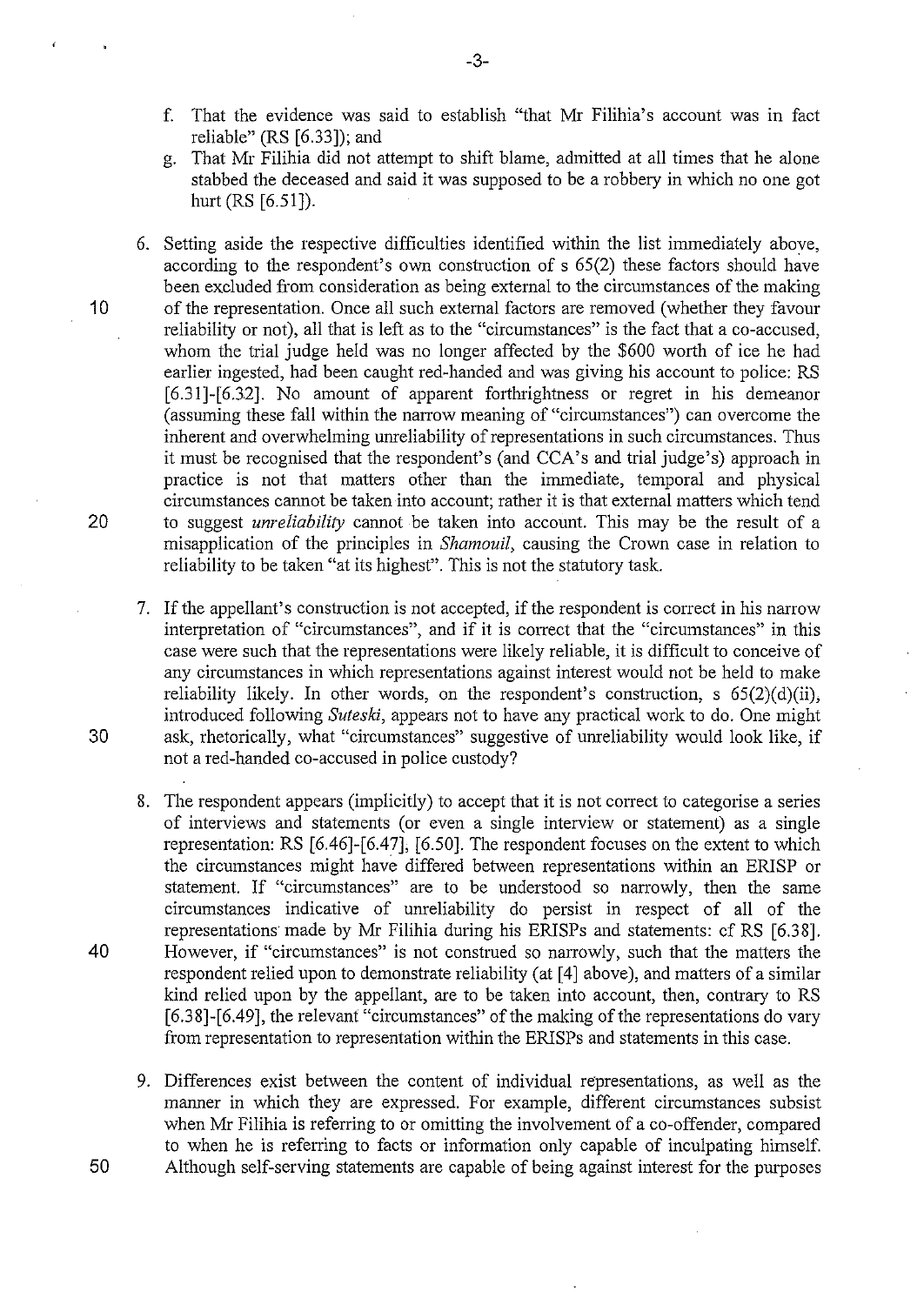of s  $65(2)(d)(i)$ , they nevertheless also bear upon the likelihood of reliability for the purposes of s  $65(2)(d)(ii)$ . The likelihood of reliability is also enhanced where Mr Filihia volunteers information unprompted, and is decreased when it is prompted or suggested by police and he acquiesces.

- I 0. The forces and considerations operating upon Mr Filihia also appear to change over the course of his ERISPs and statements. Until Mr Filihia was shown the CCTV footage towards the very end of the interview, he had maintained that he stabbed the deceased following a "struggle", in which he had been fearful of the deceased "coming back at 10 me": Q616, 628-638. After being shown the CCTV footage, he accepted that the deceased was retreating backwards from him the entire time and that he pushed the deceased down: Q639-646. Immediately following this revelation to him, he asked if police could "wrap it up": Q648. The officers then told him "as you're aware this gentleman has passed away and he's died. O.K. And it's as a result of being stabbed ... Are you responsible for stabbing that gentleman?", and Mr Filihia replied "No comment": Q655-6. He had also always maintained that he had had no intention to use the knife: 0606-610. Thus, while it is true that Mr Filihia had been arrested for murder and confessed to the stabbing at the outset of his interview, he maintained a selfdefence type account until he was shown, at the end of his first ERISP, that this 20 account was refuted by the CCTV footage. It is reasonable to suppose that it was at this point that the weight of the case against him and his need to be "help[ed] out in court" (Q673) and assisted on sentence (SC [56]) settled in his mind: and see AS [51]-[52]. It should also be born in mind that he was, at the least, coming down from the effects of \$600 worth of ice during the course of the first ERISP, even if it was open to hold that he was no longer intoxicated at the time: cf SC [49]-[50].
	- 11. Special leave should be granted on this ground and the appeal upheld. The question of consequential orders is addressed further below.

30 **Part Ill: Appeal on misdirection** 

- 12. The respondent appears to accept that the directions did not include an essential element of the offence of which the appellant was convicted: RS [6.55]. It is difficult to conceive of a case in which the basis for the acquittal can be more clearly known: cf RS [6.63], [6.67]-[6.68] and [6.71], see AS [24]-[25]. The only element that differed between the extended joint criminal enterprise/felony murder charge and the extended joint criminal enterprise armed robbery with wounding charge as left to the jury, apart from foresight of wounding, was·the death of the deceased, which was not in issue: cf RS [6.64]. The appellant is entitled to a verdict of acquittal for armed robbery with wounding.
- 40

!3. To suggest that the jury's verdict can be explained (and, implicitly, that a conviction appeal could be dismissed) on the basis that the jury really must have been satisfied that he was guilty of murder but decided to be "merciful", traverses a clear and explicable verdict: cf. *Mraz v The Queen [No 2]* (!956) 96 CLR 62 and *Garrett v The Queen* (1977) !39 CLR 437 *(Garrett).* This is not an inconsistent verdict case in which the explanation of mercy might have work to do: cf *MacKenzie v The Queen* (1996) 190 CLR 348. The notion of "merciful verdict" works only where the elements of the acquitted count should have been wholly satisfied by the convicted count, such that the jury can be taken to have ignored directions of law.: see eg *Gammage v The Queen*  50 (1969) 122 CLR 444 at 450 per Barwick CJ. This is precisely the opposite situation;